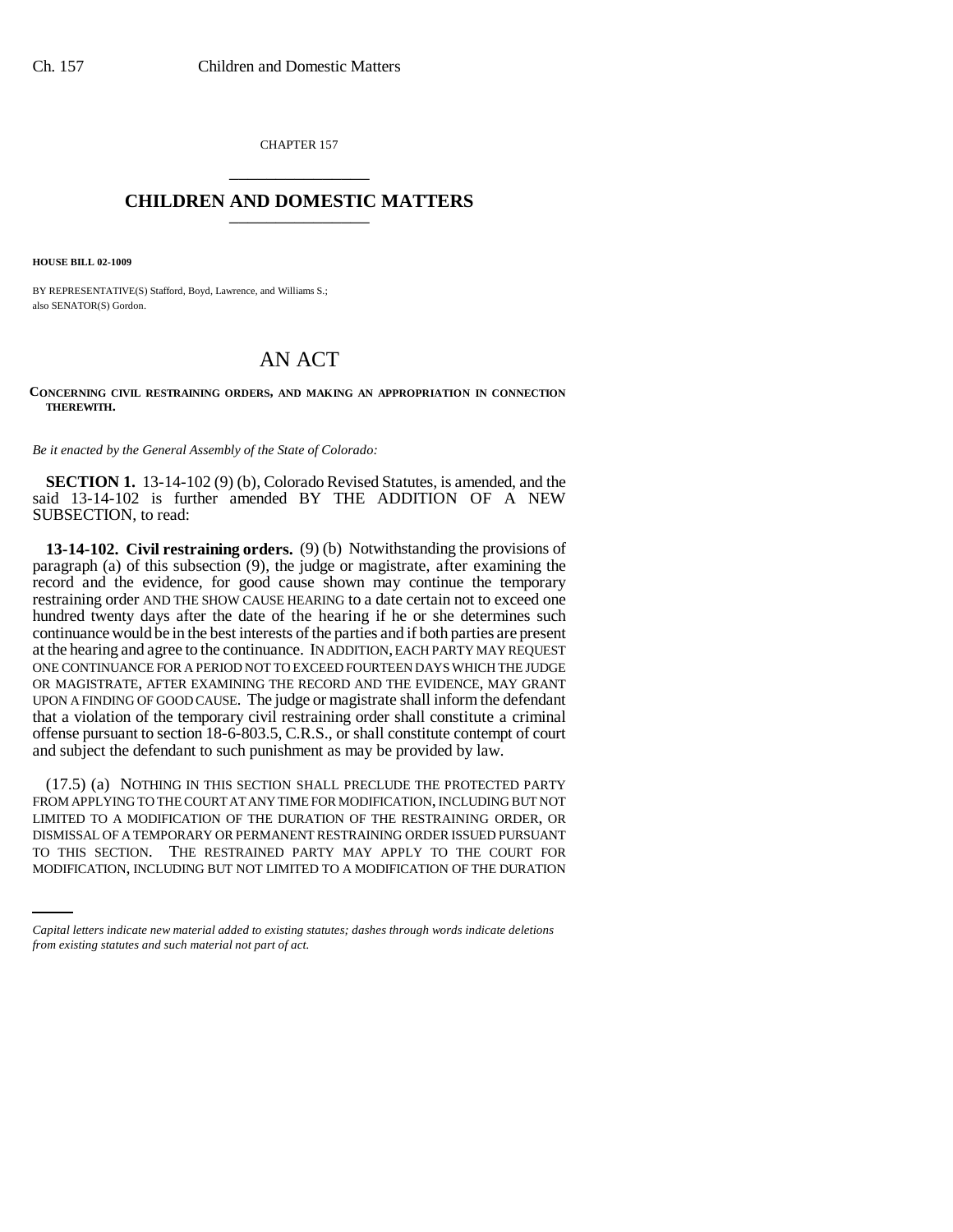OF THE RESTRAINING ORDER, OR DISMISSAL OF A PERMANENT RESTRAINING ORDER PURSUANT TO THIS SECTION. HOWEVER, IF A PERMANENT RESTRAINING ORDER HAS BEEN ISSUED OR IF A MOTION FOR MODIFICATION OR DISMISSAL OF A PERMANENT RESTRAINING ORDER HAS BEEN FILED BY THE RESTRAINED PARTY, WHETHER OR NOT IT WAS GRANTED, NO MOTION TO MODIFY OR DISMISS MAY BE FILED BY THE RESTRAINED PARTY WITHIN FOUR YEARS AFTER ISSUANCE OF THE PERMANENT ORDER OR AFTER DISPOSITION OF THE PRIOR MOTION.

(b) (I) NOTWITHSTANDING ANY PROVISION OF PARAGRAPH (a) OF THIS SUBSECTION (17.5) TO THE CONTRARY, AFTER ISSUANCE OF THE PERMANENT RESTRAINING ORDER, IF THE RESTRAINED PARTY IS CONVICTED OF ANY MISDEMEANOR OTHER THAN THE ORIGINAL MISDEMEANOR THAT FORMED THE BASIS FOR THE ISSUANCE OF THE RESTRAINING ORDER, THE UNDERLYING FACTUAL BASIS OF WHICH HAS BEEN FOUND BY A COURT ON THE RECORD TO INCLUDE AN ACT OF DOMESTIC VIOLENCE, AS THAT TERM IS DEFINED IN SECTION 18-6-800.3 (1), C.R.S., OR OF ANY FELONY, THEN THE RESTRAINING ORDER SHALL REMAIN PERMANENT AND SHALL NOT BE DISMISSED BY THE COURT.

(II) ANY MOTION TO MODIFY A RESTRAINING ORDER FILED BY A RESTRAINED PARTY PURSUANT TO PARAGRAPH (a) OF THIS SUBSECTION (17.5) SHALL BE ACCOMPANIED BY THE RESULTS FROM THE COLORADO BUREAU OF INVESTIGATION OF A FINGERPRINT-BASED CRIMINAL HISTORY RECORD CHECK. THE FINGERPRINT-BASED CRIMINAL HISTORY RECORD CHECK SHALL INCLUDE ARRESTS, CONVICTION RECORDS, ANY CRIMINAL DISPOSITIONS REFLECTED IN THE COLORADO BUREAU OF INVESTIGATION AND FEDERAL BUREAU OF INVESTIGATION RECORDS CONCERNING ANY FELONY RECORD OR ANY MISDEMEANOR RECORD, THE UNDERLYING FACTUAL BASIS OF WHICH HAS BEEN FOUND BY A COURT ON THE RECORD TO INCLUDE AN ACT OF DOMESTIC VIOLENCE, FINGERPRINT PROCESSING BY THE FEDERAL BUREAU OF INVESTIGATION AND THE COLORADO BUREAU OF INVESTIGATION, AND A QUERY OF THE RESTRAINING ORDER REGISTRY. THE MOVING PARTY SHALL BE RESPONSIBLE FOR PROVIDING CERTIFIED COPIES OF ANY CRIMINAL DISPOSITIONS THAT ARE NOT REFLECTED IN THE COLORADO BUREAU OF INVESTIGATION OR FEDERAL BUREAU OF INVESTIGATION RECORDS AND ANY OTHER DISPOSITIONS THAT ARE UNKNOWN. THE MOVING PARTY SHALL BE RESPONSIBLE FOR SUPPLYING FINGERPRINTS TO THE COLORADO BUREAU OF INVESTIGATION AND FOR OBTAINING THE FINGERPRINT-BASED CRIMINAL HISTORY RECORD CHECK. THE MOVING PARTY SHALL ALSO BE RESPONSIBLE FOR THE COST OF THE FINGERPRINT-BASED CRIMINAL HISTORY RECORD CHECK.

(c) EXCEPT AS OTHERWISE PROVIDED IN THIS SECTION, THE ISSUING COURT SHALL RETAIN JURISDICTION TO ENFORCE, MODIFY, OR DISMISS A TEMPORARY OR PERMANENT RESTRAINING ORDER.

(d) ANY MOTION FILED PURSUANT TO PARAGRAPH (a) OF THIS SUBSECTION (17.5) SHALL BE HEARD BY THE COURT. THE PARTY MOVING FOR A MODIFICATION OR DISMISSAL OF A TEMPORARY OR PERMANENT RESTRAINING ORDER PURSUANT TO PARAGRAPH (a) OF THIS SUBSECTION (17.5) SHALL AFFECT PERSONAL SERVICE ON THE OTHER PARTY WITH A COPY OF THE MOTION AND NOTICE OF THE HEARING ON THE MOTION, AS PROVIDED BY RULE 4 (e) OF THE COLORADO RULES OF CIVIL PROCEDURE. THE MOVING PARTY SHALL BEAR THE BURDEN OF PROOF TO SHOW, BY A PREPONDERANCE OF THE EVIDENCE, THAT THE MODIFICATION IS APPROPRIATE OR THAT A DISMISSAL IS APPROPRIATE BECAUSE THE RESTRAINING ORDER IS NO LONGER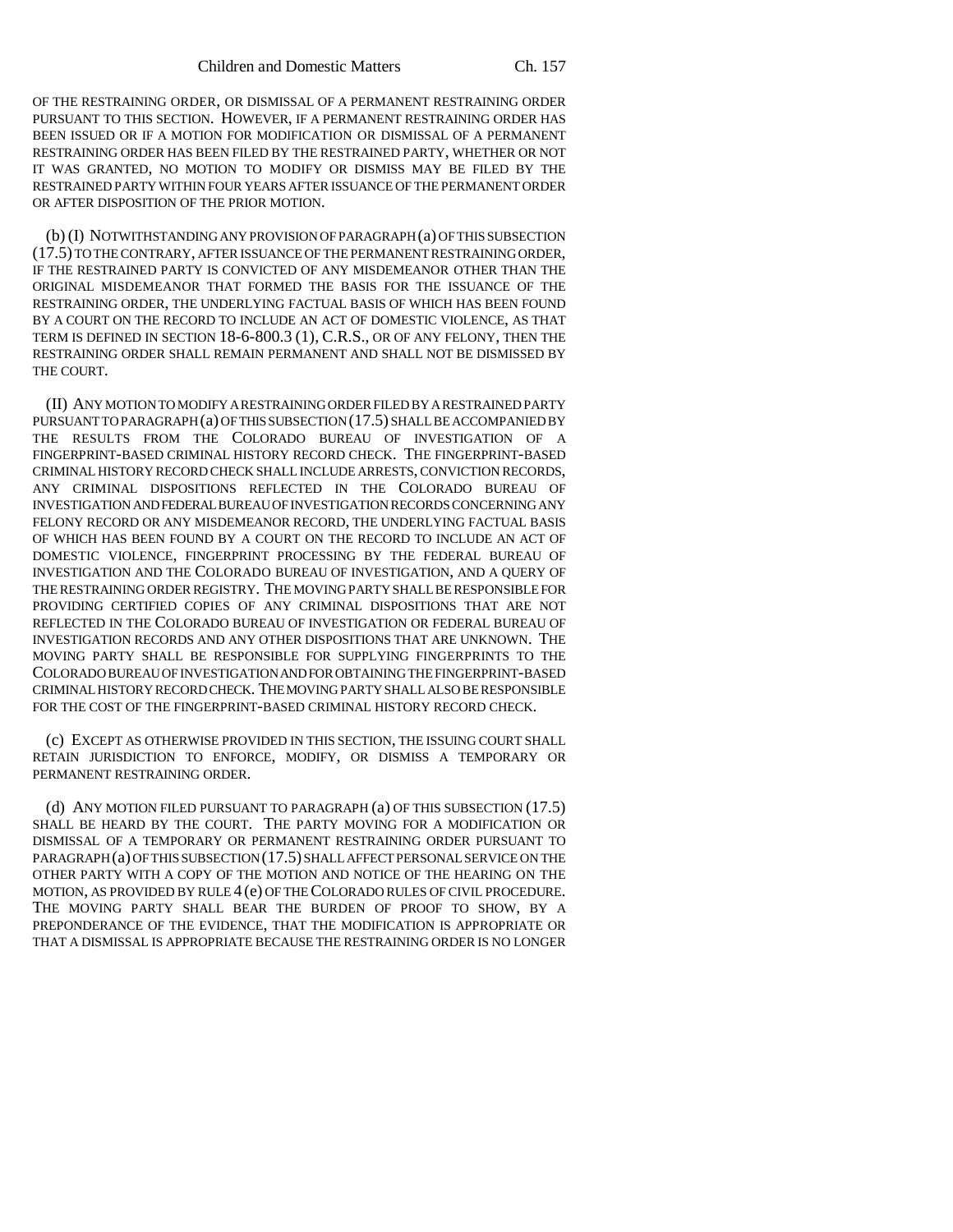## Ch. 157 Children and Domestic Matters

NECESSARY. IF THE PROTECTED PARTY HAS REQUESTED THAT HIS OR HER ADDRESS BE KEPT CONFIDENTIAL, THE COURT SHALL NOT DISCLOSE SUCH INFORMATION TO THE RESTRAINED PARTY OR ANY OTHER PERSON, EXCEPT AS OTHERWISE AUTHORIZED BY LAW.

(e) IN CONSIDERING WHETHER TO MODIFY OR DISMISS A RESTRAINING ORDER ISSUED PURSUANT TO THIS SECTION, THE COURT SHALL CONSIDER ALL RELEVANT FACTORS, INCLUDING BUT NOT LIMITED TO:

(I) WHETHER THE RESTRAINED PARTY HAS COMPLIED WITH THE TERMS OF THE RESTRAINING ORDER;

(II) WHETHER THE RESTRAINED PARTY HAS MET THE CONDITIONS ASSOCIATED WITH THE RESTRAINING ORDER, IF ANY;

(III) WHETHER THE RESTRAINED PARTY HAS BEEN ORDERED TO PARTICIPATE IN AND COMPLETE A DOMESTIC VIOLENCE TREATMENT PROGRAM PROVIDED BY AN ENTITY APPROVED PURSUANT TO SECTION 16-11.8-103 (4) (b) (III) (C), C.R.S., AND WHETHER THE RESTRAINED PARTY HAS COMPLETED THE PROGRAM;

(IV) WHETHER THE RESTRAINED PARTY HAS VOLUNTARILY PARTICIPATED IN ANY DOMESTIC VIOLENCE TREATMENT PROGRAM OR OTHER COUNSELING ADDRESSING DOMESTIC VIOLENCE OR ANGER MANAGEMENT ISSUES;

(V) THE TIME THAT HAS LAPSED SINCE THE RESTRAINING ORDER WAS ISSUED;

(VI) WHEN THE LAST INCIDENT OF ABUSE OR THREAT OF HARM OCCURRED OR OTHER RELEVANT INFORMATION CONCERNING THE SAFETY AND PROTECTION OF THE PROTECTED PERSON;

(VII) WHETHER, SINCE THE ISSUANCE OF THE RESTRAINING ORDER, THE RESTRAINED PERSON HAS BEEN CONVICTED OF OR PLEAD GUILTY TO A CRIME, THE UNDERLYING FACTUAL BASIS OF WHICH HAS BEEN FOUND BY A COURT ON THE RECORD TO INCLUDE AN ACT OF DOMESTIC VIOLENCE, AS THAT TERM IS DEFINED IN SECTION 18-6-800.3 (1), C.R.S., OTHER THAN THE ORIGINAL OFFENSE, IF ANY, THAT FORMED THE BASIS FOR THE ISSUANCE OF THE RESTRAINING ORDER;

(VIII) WHETHER ANY OTHER RESTRAINING ORDERS OR PROTECTIVE ORDERS OR PROTECTION ORDERS HAVE BEEN SUBSEQUENTLY ISSUED AGAINST THE RESTRAINED PERSON PURSUANT TO THIS SECTION OR ANY OTHER LAW OF THIS STATE OR ANY OTHER STATE; AND

(IX) THE CIRCUMSTANCES OF THE PARTIES, INCLUDING THE RELATIVE PROXIMITY OF THE PARTIES' RESIDENCES AND WORK PLACES AND WHETHER THE PARTIES HAVE MINOR CHILDREN TOGETHER.

**SECTION 2.** 13-1-136, Colorado Revised Statutes, is amended to read:

**13-1-136. Civil restraining orders - single set of forms.** (1) The general assembly hereby finds that the statutes provide for the issuance of several types of civil restraining orders to protect the public, but that many of these restraining orders